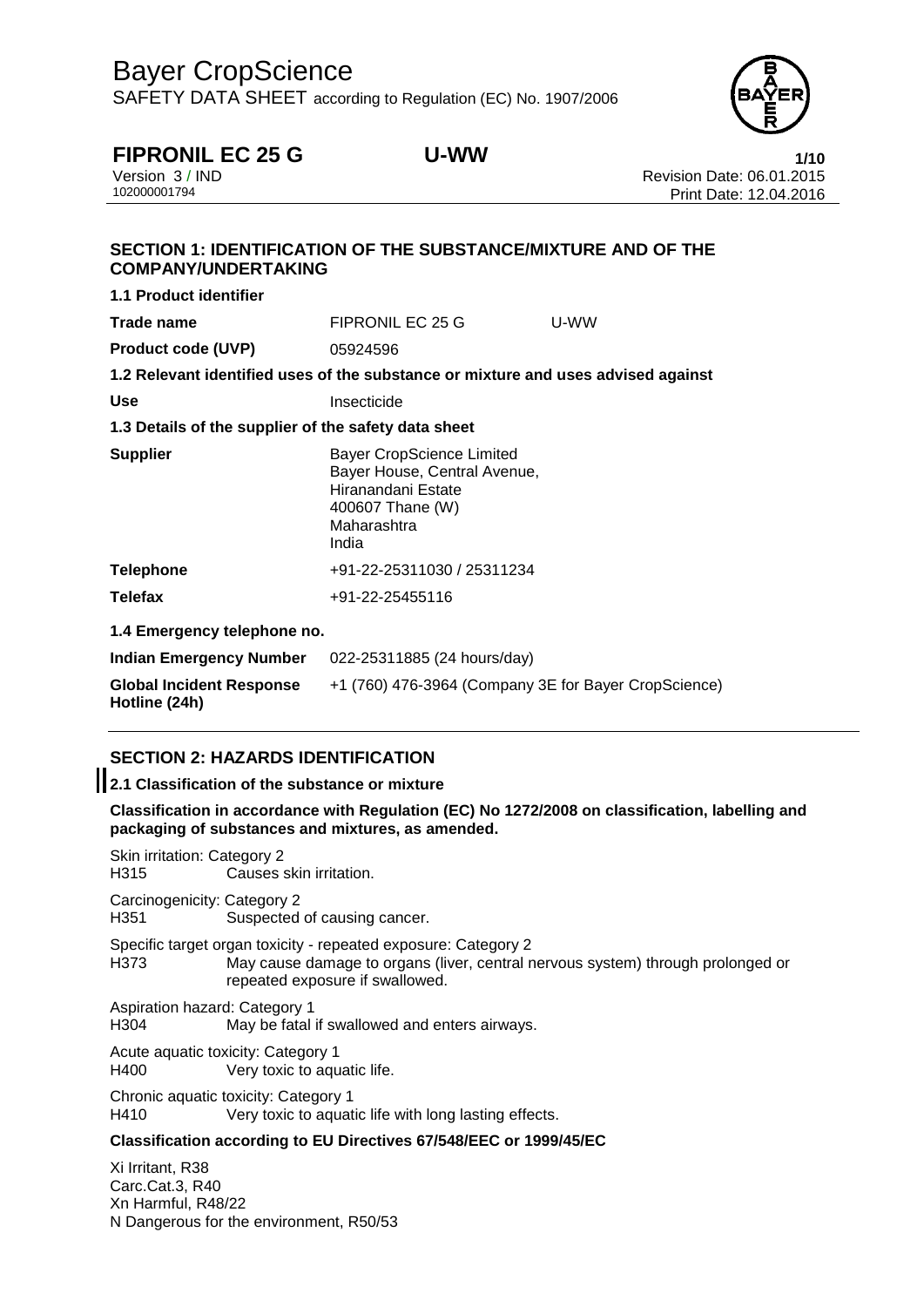SAFETY DATA SHEET according to Regulation (EC) No. 1907/2006



**FIPRONIL EC 25 G U-WW**<br>Version 3/IND Version 3/IND Revision Date: 06.01.2015 Version 3 / IND Revision Date: 06.01.2015 Print Date: 12.04.2016

Xn Harmful, R65 R66

## **2.2 Label elements**

**Labelling in accordance with Regulation (EC) No 1272/2008 on classification, labelling and packaging of substances and mixtures, as amended.**

Hazard label for supply/use required.

**Hazardous components which must be listed on the label:**

- Fipronil
- Tributyl phosphate



## **Signal word:** Danger

### **Hazard statements**

| <b>H</b> 304 | May be fatal if swallowed and enters airways.                                                                      |
|--------------|--------------------------------------------------------------------------------------------------------------------|
| <b>H</b> 315 | Causes skin irritation.                                                                                            |
| <b>H</b> 351 | Suspected of causing cancer.                                                                                       |
| <b>H373</b>  | May cause damage to organs (liver, central nervous system) through prolonged or<br>repeated exposure if swallowed. |
| H410         | Very toxic to aquatic life with long lasting effects.                                                              |
| EUH066       | Repeated exposure may cause skin dryness or cracking.                                                              |
| EUH401       | To avoid risks to human health and the environment, comply with the instructions for<br>use.                       |

## **Precautionary statements**

| P280                              | Wear protective gloves/protective clothing/eye protection/face protection.<br>P301 + P310 IF SWALLOWED: Immediately call a POISON CENTER/doctor/physician. |
|-----------------------------------|------------------------------------------------------------------------------------------------------------------------------------------------------------|
| P331                              | Do NOT induce vomiting.                                                                                                                                    |
| $P308 + P311$<br>P <sub>501</sub> | IF exposed or concerned: Call a POISON CENTER/ doctor/ physician.<br>Dispose of contents/container in accordance with local regulation.                    |

### **2.3 Other hazards**

No other hazards known.

# **SECTION 3: COMPOSITION/INFORMATION ON INGREDIENTS**

## **3.2 Mixtures**

## **Chemical nature**

Emulsifiable concentrate (EC) Fipronil 25 g/l

## **Hazardous components**

R-phrase(s) according to EC directive 67/548/EEC Hazard statements according to Regulation (EC) No. 1907/2006

| CAS-No./<br>Name |        | <b>Classification</b>             |                                        | Conc. $[%]$ |
|------------------|--------|-----------------------------------|----------------------------------------|-------------|
|                  | EC-No. | <b>EC Directive</b><br>67/548/EEC | <b>Regulation (EC) No</b><br>1272/2008 |             |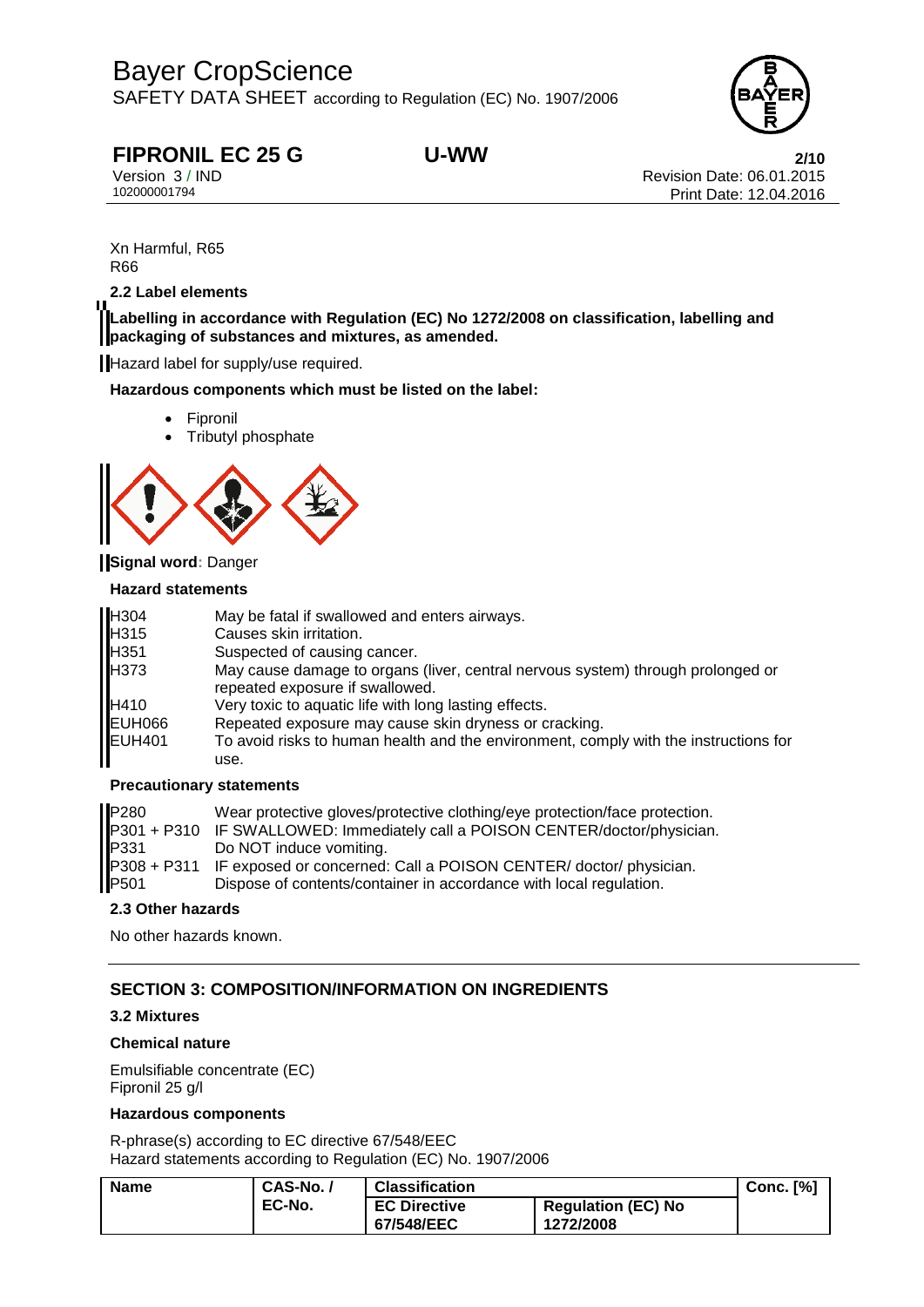SAFETY DATA SHEET according to Regulation (EC) No. 1907/2006



**FIPRONIL EC 25 G U-WW**<br>Version 3/IND **3/10**<br>Revision Date: 06.01.2015 Version 3 / IND Revision Date: 06.01.2015 Print Date: 12.04.2016

| Fipronil                                                                             | 120068-37-3             | T; R23/24/25, R48/25<br>N; R50/53       | Acute Tox. 3, H331<br>Acute Tox. 3, H311<br>Acute Tox. 3, H301<br><b>STOT RE 1, H372</b><br>Aquatic Acute 1, H400<br>Aquatic Chronic 1, H410 | 2.93                  |
|--------------------------------------------------------------------------------------|-------------------------|-----------------------------------------|----------------------------------------------------------------------------------------------------------------------------------------------|-----------------------|
| Hydrocarbons,<br>C11-C14, n-<br>alkanes,<br>isoalkanes, cyclics,<br><2% aromatics    | 926-141-6               | Xn; R65<br>R66                          | Asp. Tox. 1, H304                                                                                                                            | > 25.00               |
| Tributyl phosphate                                                                   | 126-73-8                | Carc.Cat.3 R40<br>Xn; R22<br>Xi; R38    | Carc. 2, H351<br>Acute Tox. 4, H302<br>Skin Irrit. 2, H315                                                                                   | $> 1.00 - c$<br>25.00 |
| Nonylphenol<br>ethoxylate                                                            | 68412-54-4              | Xi; R36/38<br>N; R51/53                 | Skin Irrit. 2, H315<br>Eye Irrit. 2, H319<br>Aquatic Chronic 2, H411                                                                         | $> 0.10 - c$<br>2.50  |
| Polyoxyethylene-<br>nonylphenyl-ether-<br>phosphate                                  | 68412-53-3              | Xi; R38, R41<br>N; R51/53               | Eye Dam. 1, H318<br>Skin Irrit. 2, H315<br>Aquatic Chronic 2, H411                                                                           | $> 2.50 - c$<br>25.00 |
| Benzenesulfonic<br>acid, mono-C11-<br>13-branched alkyl<br>derivs., calcium<br>salts | 68953-96-8<br>273-234-6 | Xn; R21<br>Xi; R38<br>Xi; R41<br>R52/53 | Acute Tox. 4, H312<br>Skin Irrit. 2, H315<br>Eye Dam. 1, H318<br>Aquatic Chronic 2, H411                                                     | $> 0.25 - c$<br>2.50  |

# **Further information**

For the full text of the R-phrases/ Hazard statements mentioned in this Section, see Section 16.

# **SECTION 4: FIRST AID MEASURES**

### **4.1 Description of first aid measures**

| Move out of dangerous area. When symptoms develop and persist,<br>seek medical advice.                                                                                                                                      |
|-----------------------------------------------------------------------------------------------------------------------------------------------------------------------------------------------------------------------------|
| When inhaled remove to fresh air and seek medical aid.                                                                                                                                                                      |
| Wash off thoroughly with plenty of soap and water, if available with<br>polyethyleneglycol 400, subsequently rinse with water.                                                                                              |
| Rinse immediately with plenty of water, also under the eyelids, for at<br>least 15 minutes.                                                                                                                                 |
| Do not induce vomiting: contains petroleum distillates and/or aromatic<br>solvents. Risk of product entering the lungs on vomiting after ingestion.<br>Call a physician or poison control center immediately. Keep at rest. |
| 4.2 Most important symptoms and effects, both acute and delayed                                                                                                                                                             |
| The following symptoms may occur:, Anxiety, Tremors, Restlessness,<br>Convulsions                                                                                                                                           |
|                                                                                                                                                                                                                             |

**4.3 Indication of any immediate medical attention and special treatment needed**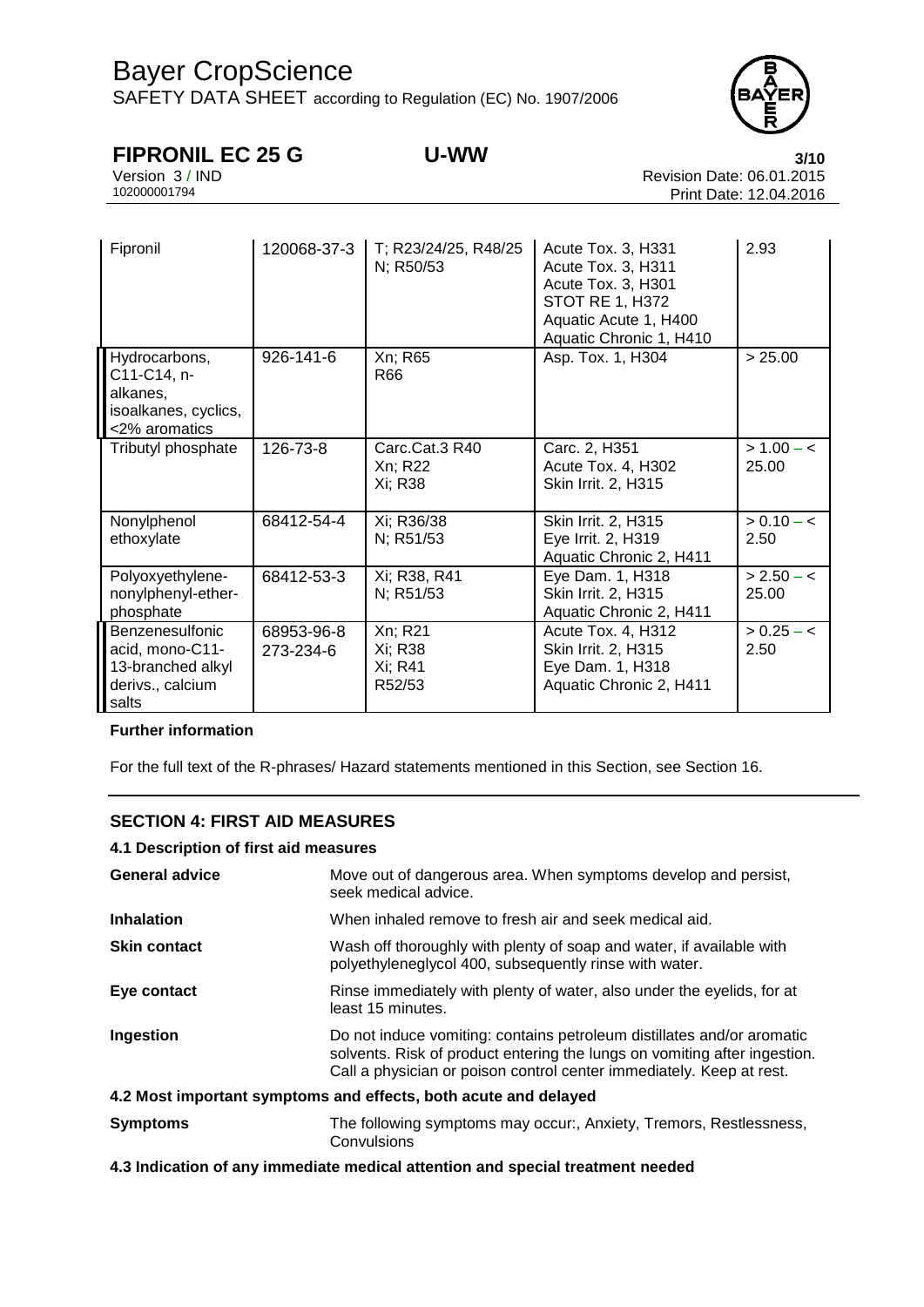SAFETY DATA SHEET according to Regulation (EC) No. 1907/2006



**FIPRONIL EC 25 G U-WW**<br>Version 3/IND Version 3/IND Version 2015 Version 3 / IND Revision Date: 06.01.2015 Print Date: 12.04.2016

**Treatment** There is no specific antidote. Carefully monitor the respiratory functions. In case of convulsions, a benzodiazepine (e.g. diazepam) should be given according to standard regimens. Oxygen or artificial respiration if needed. Keep respiratory tract clear. In case of ingestion gastric lavage should be considered in cases of significant ingestions only within the first 2 hours. However, the application of activated charcoal and sodium sulphate is always advisable. Symptoms of poisoning may only appear several hours later. Keep under medical supervision for at least 48 hours.

# **SECTION 5: FIREFIGHTING MEASURES**

| 5.1 Extinguishing media                                         |                                                                                                                                                                                         |
|-----------------------------------------------------------------|-----------------------------------------------------------------------------------------------------------------------------------------------------------------------------------------|
| <b>Suitable</b>                                                 | Water spray, Foam, Carbon dioxide (CO2), Dry powder                                                                                                                                     |
| <b>Hazchem Code</b>                                             | 3Z                                                                                                                                                                                      |
| 5.2 Special hazards arising<br>from the substance or<br>mixture | In the event of fire the following may be released:, Carbon monoxide<br>(CO), Hydrogen chloride (HCI), Nitrogen oxides (NOx), Hydrogen<br>fluoride, Sulphur oxides                      |
| 5.3 Advice for firefighters                                     |                                                                                                                                                                                         |
| <b>Special protective</b><br>equipment for fire-fighters        | Wear self-contained breathing apparatus and protective suit.                                                                                                                            |
| <b>Further information</b>                                      | Contain the spread of the fire-fighting media. Cool closed containers<br>exposed to fire with water spray. Do not allow run-off from fire fighting<br>to enter drains or water courses. |

# **SECTION 6: ACCIDENTAL RELEASE MEASURES**

#### **6.1 Personal precautions, protective equipment and emergency procedures**

| <b>Precautions</b>                                        | Avoid contact with spilled product or contaminated surfaces. Use<br>personal protective equipment.                                                                                                                                                                                  |
|-----------------------------------------------------------|-------------------------------------------------------------------------------------------------------------------------------------------------------------------------------------------------------------------------------------------------------------------------------------|
| <b>6.2 Environmental</b><br>precautions                   | Do not allow to get into surface water, drains and ground water.                                                                                                                                                                                                                    |
| 6.3 Methods and materials for containment and cleaning up |                                                                                                                                                                                                                                                                                     |
| Methods for cleaning up                                   | Recover the product by pumping, suction or absorption using a dry<br>and inert absorbent clay. Collect and transfer the product into a<br>properly labelled and tightly closed container. Clean contaminated<br>floors and objects thoroughly, observing environmental regulations. |
| <b>Additional advice</b>                                  | Check also for any local site procedures.                                                                                                                                                                                                                                           |
| 6.4 Reference to other<br>sections                        | Information regarding safe handling, see section 7.<br>Information regarding personal protective equipment, see section 8.<br>Information regarding waste disposal, see section 13.                                                                                                 |

# **SECTION 7: HANDLING AND STORAGE**

**7.1 Precautions for safe handling**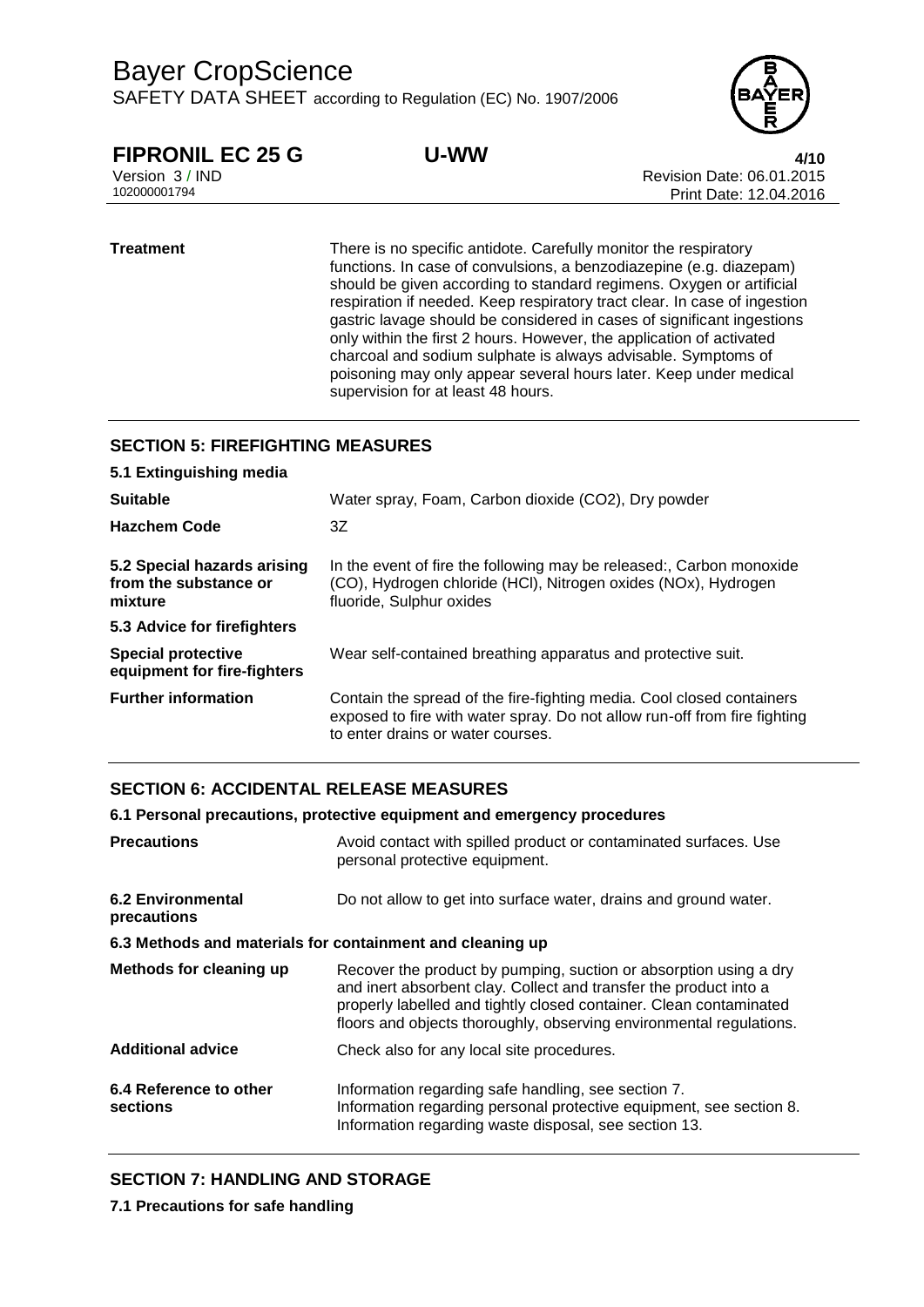SAFETY DATA SHEET according to Regulation (EC) No. 1907/2006



| U-WW | 5/10                      |
|------|---------------------------|
|      | Revision Date: 06.01.2015 |
|      | Print Date: 12.04.2016    |
|      |                           |
|      |                           |

| Advice on safe handling                                 | No specific precautions required when handling unopened<br>packs/containers; follow relevant manual handling advice. Use only in<br>area provided with appropriate exhaust ventilation.                                        |
|---------------------------------------------------------|--------------------------------------------------------------------------------------------------------------------------------------------------------------------------------------------------------------------------------|
| Hygiene measures                                        | Wash hands immediately after work, if necessary take a shower.<br>Remove soiled clothing immediately and clean thoroughly before using<br>again. Smoking, eating and drinking should be prohibited in the<br>application area. |
|                                                         | 7.2 Conditions for safe storage, including any incompatibilities                                                                                                                                                               |
| <b>Requirements for storage</b><br>areas and containers | Store in a place accessible by authorized persons only. Keep containers<br>tightly closed in a dry, cool and well-ventilated place. Protect from frost.<br>Keep away from direct sunlight.                                     |
| Advice on common storage                                | Keep away from food, drink and animal feedingstuffs.                                                                                                                                                                           |
| 7.3 Specific end uses                                   | Refer to the label and/or leaflet.                                                                                                                                                                                             |

# **SECTION 8: EXPOSURE CONTROLS/PERSONAL PROTECTION**

### **8.1 Control parameters**

| <b>Components</b>  | CAS-No.     | <b>Control parameters</b>     | <b>Update</b> | <b>Basis</b> |
|--------------------|-------------|-------------------------------|---------------|--------------|
| Fipronil           | 120068-37-3 | $0.035$ mg/m $3$<br>'TWA)     |               | OES BCS*     |
| Tributyl phosphate | 126-73-8    | 2.5 mg/m $3/0.2$ ppm<br>TWA). | 2001          | IN OEL       |

\*OES BCS: Internal Bayer CropScience "Occupational Exposure Standard"

### **8.2 Exposure controls**

### **Personal protective equipment**

In normal use and handling conditions please refer to the label and/or leaflet. In all other cases the following recommendations would apply.

| <b>Respiratory protection</b> | Wear respirator with an organic vapours and gas filter mask<br>(protection factor 10) conforming to EN140 type A or equivalent.<br>Respiratory protection should only be used to control residual risk of<br>short duration activities, when all reasonably practicable steps have<br>been taken to reduce exposure at source e.g. containment and/or<br>local extract ventilation. Always follow respirator manufacturer's<br>instructions regarding wearing and maintenance. |
|-------------------------------|--------------------------------------------------------------------------------------------------------------------------------------------------------------------------------------------------------------------------------------------------------------------------------------------------------------------------------------------------------------------------------------------------------------------------------------------------------------------------------|
| <b>Hand protection</b>        | Wear CE Marked (or equivalent) nitrile rubber gloves (minimum<br>thickness of 0,4 mm). Wash when contaminated and dispose of<br>when contaminated inside, when perforated or when contamination<br>on the outside cannot be removed. Wash hands frequently and<br>always before eating, drinking, smoking or using the toilet.                                                                                                                                                 |
| Eye protection                | Wear goggles (conforming to $EN166$ , Field of Use = 5 or equivalent).                                                                                                                                                                                                                                                                                                                                                                                                         |
| Skin and body protection      | Wear standard coveralls and Category 3 Type 6 suit.<br>Wear two layers of clothing wherever possible. Polyester/cotton or<br>cotton overalls should be worn under chemical protection suit and<br>should be professionally laundered frequently.<br>If chemical protection suit is splashed, sprayed or significantly<br>contaminated, decontaminate as far as possible, then carefully<br>remove and dispose of as advised by manufacturer.                                   |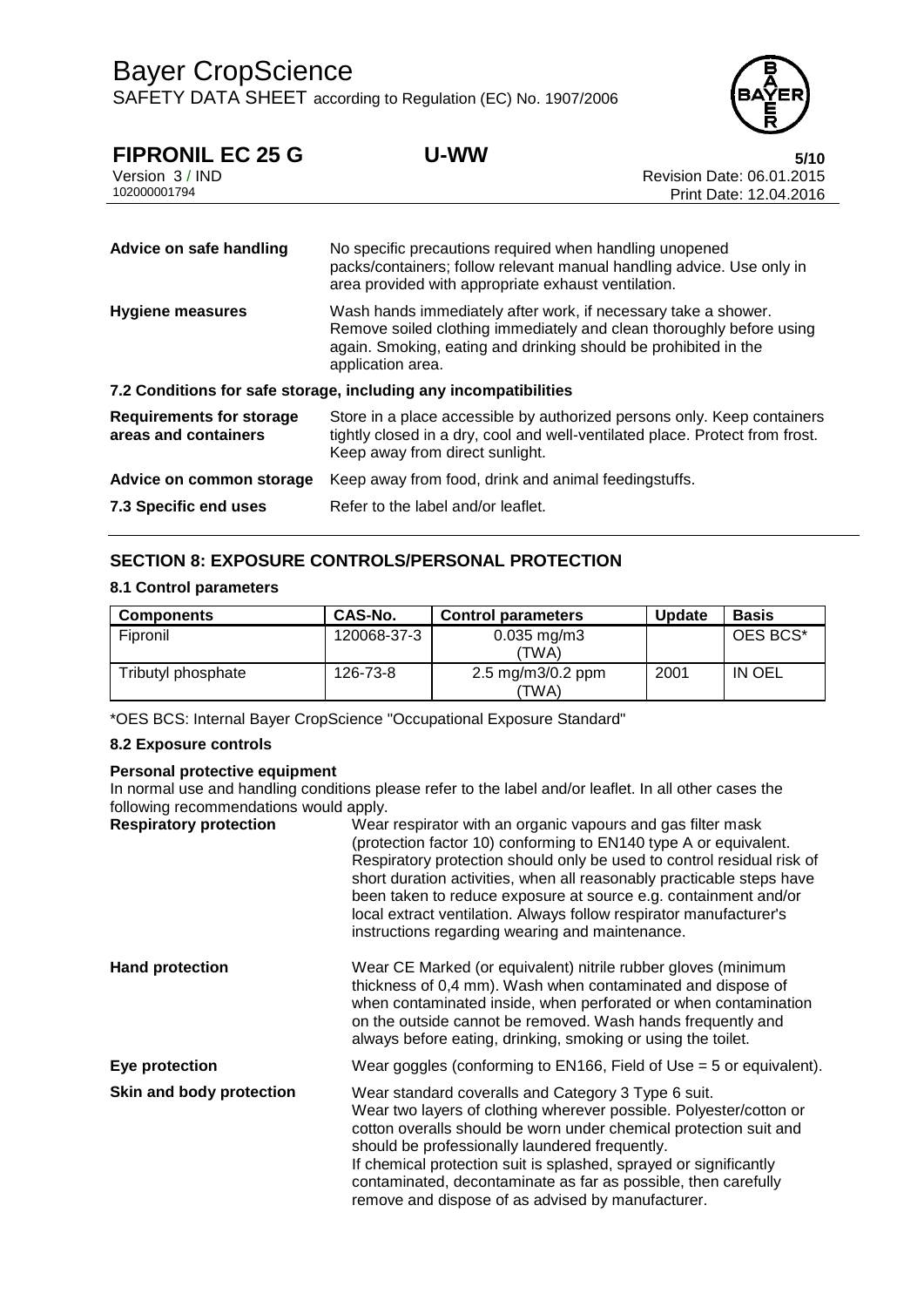SAFETY DATA SHEET according to Regulation (EC) No. 1907/2006



**FIPRONIL EC 25 G U-WW**<br>Version 3/IND **6/10**<br>Revision Date: 06.01.2015 Version 3 / IND Revision Date: 06.01.2015 Print Date: 12.04.2016

# **SECTION 9: PHYSICAL AND CHEMICAL PROPERTIES**

**9.1 Information on basic physical and chemical properties**

| Form                    | Liquid                                                       |
|-------------------------|--------------------------------------------------------------|
| <b>Colour</b>           | colourless to light yellow                                   |
| pH                      | 3.1 - 3.3 at 1 % (23 °C) (deionized water)                   |
| <b>Flash point</b>      | $>= 80 °C$                                                   |
| <b>Density</b>          | ca. 0.86 $g/cm3$ at 20 °C                                    |
| <b>Water solubility</b> | dispersible                                                  |
| 9.2 Other information   | Further safety related physical-chemical data are not known. |

# **SECTION 10: STABILITY AND REACTIVITY**

| 10.1 Reactivity                            |                                                                                         |
|--------------------------------------------|-----------------------------------------------------------------------------------------|
| <b>Thermal decomposition</b>               | Stable under normal conditions.                                                         |
| <b>10.2 Chemical stability</b>             | Stable under recommended storage conditions.                                            |
| 10.3 Possibility of<br>hazardous reactions | No hazardous reactions when stored and handled according to<br>prescribed instructions. |
| 10.4 Conditions to avoid                   | Extremes of temperature and direct sunlight.                                            |
| 10.5 Incompatible materials                | Store only in the original container.                                                   |
| 10.6 Hazardous<br>decomposition products   | No decomposition products expected under normal conditions of use.                      |

# **SECTION 11: TOXICOLOGICAL INFORMATION**

## **11.1 Information on toxicological effects**

| <b>Acute oral toxicity</b>       | LD50 (rat) $> 2,000$ mg/kg                                |
|----------------------------------|-----------------------------------------------------------|
| <b>Acute inhalation toxicity</b> | $LC50$ (rat) $> 5.03$ mg/l<br>Exposure time: 4 h          |
| <b>Acute dermal toxicity</b>     | LD50 (rat) $> 2,000$ mg/kg                                |
| <b>Skin irritation</b>           | Irritating to skin. (rabbit)                              |
| Eye irritation                   | No eye irritation (rabbit)                                |
| <b>Sensitisation</b>             | Non-sensitizing.<br>OECD Test Guideline 406, Buehler test |

### **Assessment repeated dose toxicity**

Fipronil caused specific target organ toxicity in experimental animal studies in the following organ(s): liver. Fipronil caused neurobehavioral effects and/or neuropathological changes in animal studies. Tributyl phosphate did not cause any significant specific adverse effects or target organ toxicity in subchronic toxicity studies.

## **Assessment Mutagenicity**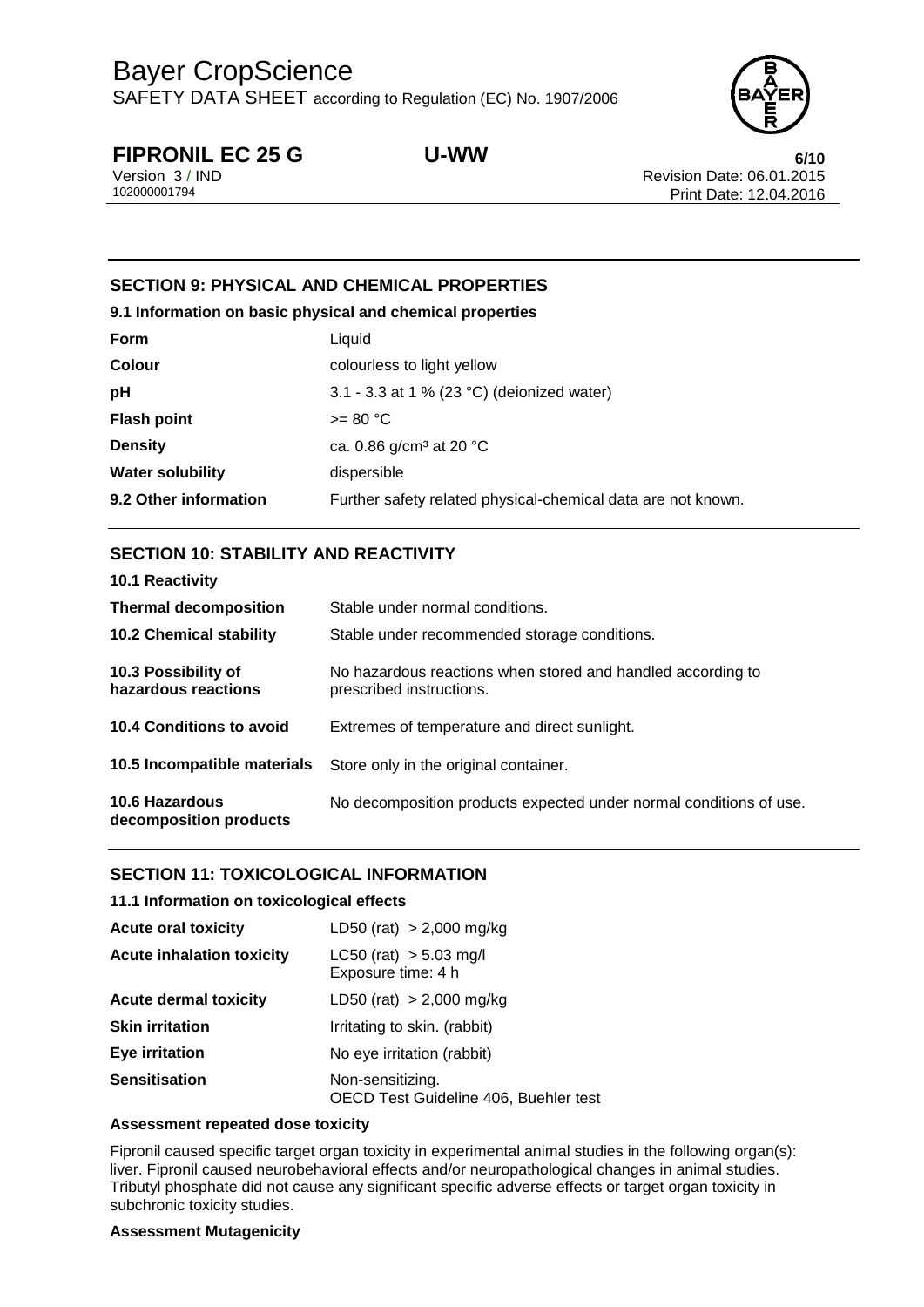SAFETY DATA SHEET according to Regulation (EC) No. 1907/2006



**FIPRONIL EC 25 G U-WW**<br>
Version 3/IND **7/10**<br>
Revision Date: 06.01.2015 Version 3 / IND Revision Date: 06.01.2015 Print Date: 12.04.2016

Fipronil was not mutagenic or genotoxic in a battery of in vitro and in vivo tests. Tributyl phosphate was not mutagenic or genotoxic in a battery of in vitro and in vivo tests.

## **Assessment Carcinogenicity**

Fipronil caused an increased incidence of tumours in rats in the following organ(s): Thyroid. The mechanism that triggers tumours in rodents and the type of tumours observed are not relevant to humans.

Tributyl phosphate caused tumours secondary to the chronic irritation in rats (urinary bladder) and mice (liver) at the highest dose tested in oncogenicity studies. Based on these studies, Tributyl phosphate did not demonstrate any oncogenic potential relevant for human risk assessment.

### **Assessment toxicity to reproduction**

Fipronil caused reproduction toxicity in a two-generation study in rats only at dose levels also toxic to the parent animals. The reproduction toxicity seen with Fipronil is related to parental toxicity. Tributyl phosphate did not cause reproductive toxicity in a two-generation study in rats.

### **Assessment developmental toxicity**

Fipronil did not cause developmental toxicity in rats and rabbits. Tributyl phosphate did not cause developmental toxicity in rats and rabbits.

# **SECTION 12: ECOLOGICAL INFORMATION**

| <b>12.1 Toxicity</b>                        |                                                                                                                                                                                             |
|---------------------------------------------|---------------------------------------------------------------------------------------------------------------------------------------------------------------------------------------------|
| <b>Toxicity to fish</b>                     | LC50 (Oncorhynchus mykiss (rainbow trout)) 4.5 mg/l<br>Exposure time: 96 h                                                                                                                  |
| <b>Toxicity to aquatic</b><br>invertebrates | EC50 (Daphnia magna (Water flea)) 0.09 mg/l<br>Exposure time: 48 h                                                                                                                          |
| <b>Toxicity to aquatic plants</b>           | EC50 (Scenedesmus subspicatus) 0.074 mg/l<br>Exposure time: 96 h<br>The value mentioned relates to the active ingredient fipronil.                                                          |
| 12.2 Persistence and degradability          |                                                                                                                                                                                             |
| <b>Biodegradability</b>                     | Fipronil:<br>not rapidly biodegradable                                                                                                                                                      |
| Koc                                         | Fipronil: Koc: 427 - 1278                                                                                                                                                                   |
| 12.3 Bioaccumulative potential              |                                                                                                                                                                                             |
| <b>Bioaccumulation</b>                      | Fipronil: Bioconcentration factor (BCF) 321<br>Does not bioaccumulate.                                                                                                                      |
| 12.4 Mobility in soil                       |                                                                                                                                                                                             |
| <b>Mobility in soil</b>                     | Fipronil: Slightly mobile in soils                                                                                                                                                          |
| 12.5 Results of PBT and vPvB assessment     |                                                                                                                                                                                             |
| PBT and vPvB assessment                     | Fipronil: This substance is not considered to be persistent,<br>bioaccumulative and toxic (PBT). This substance is not considered to be<br>very persistent and very bioaccumulative (vPvB). |
| 12.6 Other adverse effects                  |                                                                                                                                                                                             |
| <b>Additional ecological</b><br>information | No other effects to be mentioned.                                                                                                                                                           |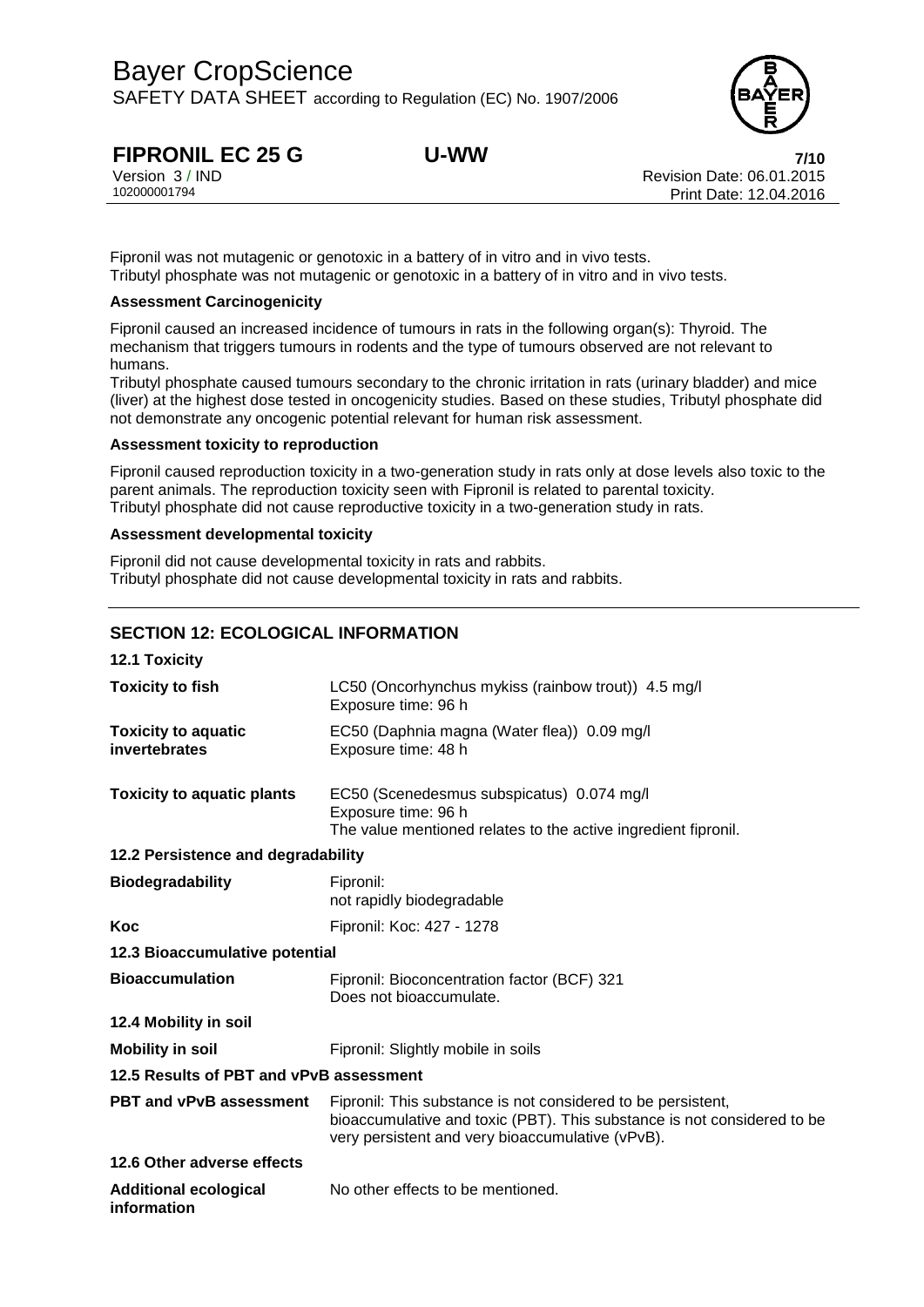SAFETY DATA SHEET according to Regulation (EC) No. 1907/2006



**FIPRONIL EC 25 G U-WW**<br>Version 3/IND **8/10**<br>Revision Date: 06.01.2015 Version 3 / IND Revision Date: 06.01.2015 Print Date: 12.04.2016

# **SECTION 13: DISPOSAL CONSIDERATIONS**

### **13.1 Waste treatment methods**

| <b>Product</b>                      | In accordance with current regulations and, if necessary, after<br>consultation with the site operator and/or with the responsible authority,<br>the product may be taken to a waste disposal site or incineration plant.                        |
|-------------------------------------|--------------------------------------------------------------------------------------------------------------------------------------------------------------------------------------------------------------------------------------------------|
| <b>Contaminated packaging</b>       | Empty remaining contents.<br>Rinsed packaging may be acceptable for landfill, otherwise incineration<br>will be required in accordance with local regulations.<br>Not completely emptied packagings should be disposed of as<br>hazardous waste. |
| Waste key for the unused<br>product | 020108 agrochemical waste containing dangerous substances                                                                                                                                                                                        |
| Legal basis                         |                                                                                                                                                                                                                                                  |

**Waste key in accordance with Schedule I of the Hazardous Waste Rules, 2008 as amended (India - EP Act):**

29.1Process wastes/residues

29.3Date-expired and off-specification pesticides

# **SECTION 14: TRANSPORT INFORMATION**

## **ADR/RID/ADN**

| 14.1 UN number<br>14.2 Proper shipping name | 3082<br>ENVIRONMENTALLY HAZARDOUS SUBSTANCE, LIQUID,<br>N.O.S.<br>(FIPRONIL SOLUTION) |
|---------------------------------------------|---------------------------------------------------------------------------------------|
| 14.3 Transport hazard class(es)             | 9                                                                                     |
| 14.4 Packing group                          | Ш                                                                                     |
| 14.5 Environm. Hazardous Mark               | YES.                                                                                  |
| Hazard no.                                  | 90                                                                                    |
| <b>Hazchem Code</b>                         | 3Ζ                                                                                    |
| <b>Tunnel Code</b>                          |                                                                                       |

This classification is in principle not valid for carriage by tank vessel on inland waterways. Please refer to the manufacturer for further information.

| <b>IMDG</b>                     |                                                                               |
|---------------------------------|-------------------------------------------------------------------------------|
| 14.1 UN number                  | 3082                                                                          |
| 14.2 Proper shipping name       | ENVIRONMENTALLY HAZARDOUS SUBSTANCE, LIQUID,<br>N.O.S.<br>(FIPRONIL SOLUTION) |
| 14.3 Transport hazard class(es) | 9                                                                             |
| 14.4 Packing group              | Ш                                                                             |
| 14.5 Marine pollutant           | YES.                                                                          |
| <b>IATA</b>                     |                                                                               |
| 14.1 UN number                  | 3082                                                                          |
| 14.2 Proper shipping name       | ENVIRONMENTALLY HAZARDOUS SUBSTANCE, LIQUID,                                  |

(FIPRONIL SOLUTION )

N.O.S.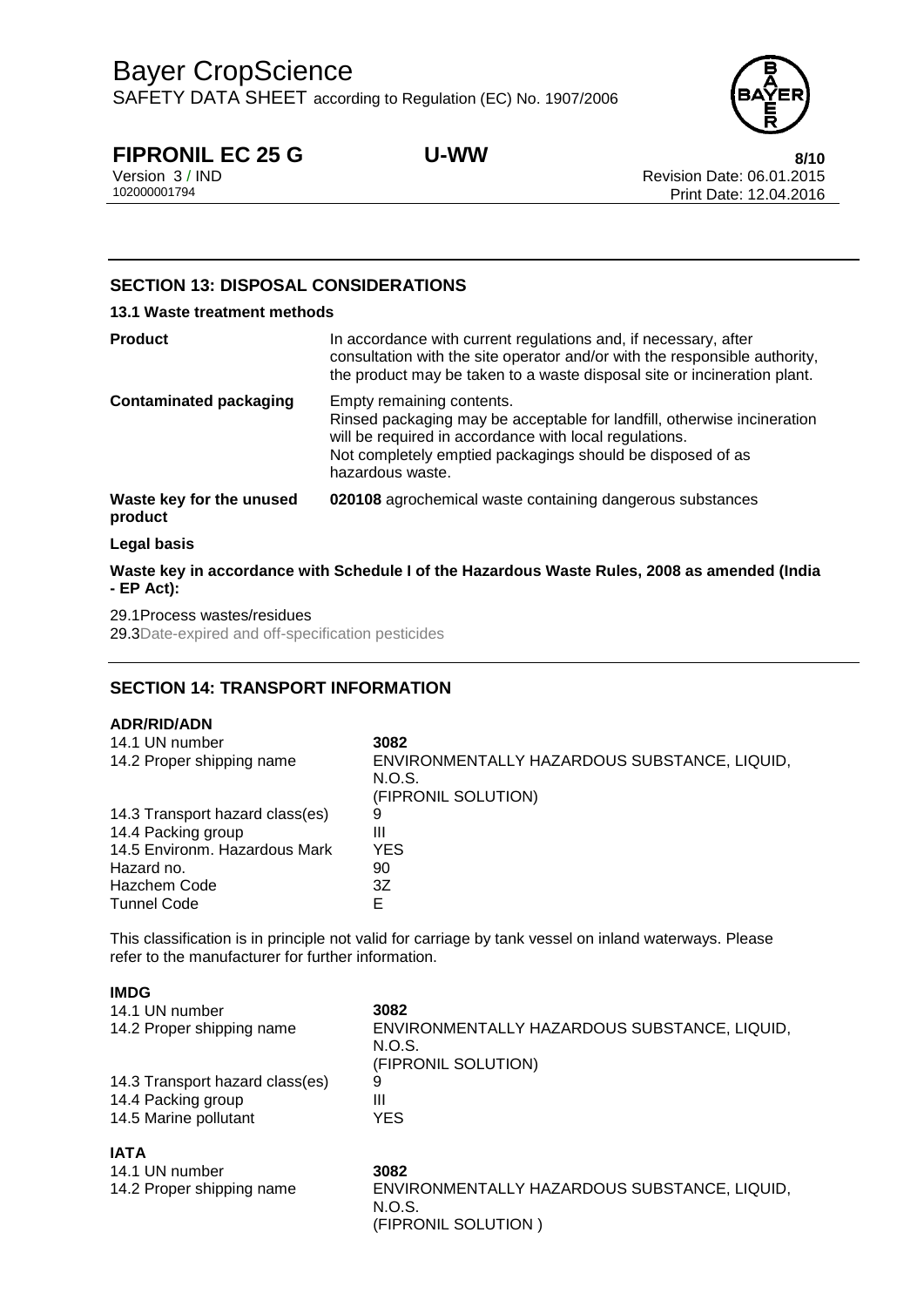SAFETY DATA SHEET according to Regulation (EC) No. 1907/2006



**FIPRONIL EC 25 G U-WW**<br>Version 3/IND Version 3/IND Revision Date: 06.01.2015 Version 3 / IND Revision Date: 06.01.2015 Print Date: 12.04.2016

14.3 Transport hazard class(es) 9 14.4 Packing group<br>14.5 Environm. Hazardous Mark YES 14.5 Environm. Hazardous Mark

### **14.6 Special precautions for user**

See sections 6 to 8 of this Safety Data Sheet.

**14.7 Transport in bulk according to Annex II of MARPOL 73/78 and the IBC Code** No transport in bulk according to the IBC Code.

# **SECTION 15: REGULATORY INFORMATION**

**15.1 Safety, health and environmental regulations/legislation specific for the substance or mixture**

### **Further information**

WHO-classification: III (Slightly hazardous)

**Labeling according to Insecticide Rules 1971 as amended. (INDIA)**



Class II: Highly toxic Colour: bright yellow Poison! Keep out of the reach of children.

### **15.2 Chemical Safety Assessment**

A Chemical Safety Assessment is not required for this substance.

# **SECTION 16: OTHER INFORMATION**

### **Text of R-phrases mentioned in Section 3**

| R <sub>21</sub><br>R22 | Harmful in contact with skin.<br>Harmful if swallowed.                                              |
|------------------------|-----------------------------------------------------------------------------------------------------|
| R23/24/25              | Toxic by inhalation, in contact with skin and if swallowed.                                         |
| R36/38                 | Irritating to eyes and skin.                                                                        |
| R38                    | Irritating to skin.                                                                                 |
| R40                    | Limited evidence of a carcinogenic effect.                                                          |
| R41                    | Risk of serious damage to eyes.                                                                     |
| R48/25                 | Toxic: danger of serious damage to health by prolonged exposure if swallowed.                       |
| R50/53                 | Very toxic to aquatic organisms, may cause long-term adverse effects in the aquatic<br>environment. |
| R51/53                 | Toxic to aquatic organisms, may cause long-term adverse effects in the aquatic<br>environment.      |
| R52/53                 | Harmful to aquatic organisms, may cause long-term adverse effects in the aquatic                    |
| R65                    | environment.                                                                                        |
|                        | Harmful: may cause lung damage if swallowed.                                                        |
| R66                    | Repeated exposure may cause skin dryness or cracking.                                               |
|                        | Text of the hazard statements mentioned in Section 3                                                |
| H301                   | Toxic if swallowed.                                                                                 |
| H302                   | Harmful if swallowed.                                                                               |

- H304 May be fatal if swallowed and enters airways.
- H311 Toxic in contact with skin.
- H312 Harmful in contact with skin.